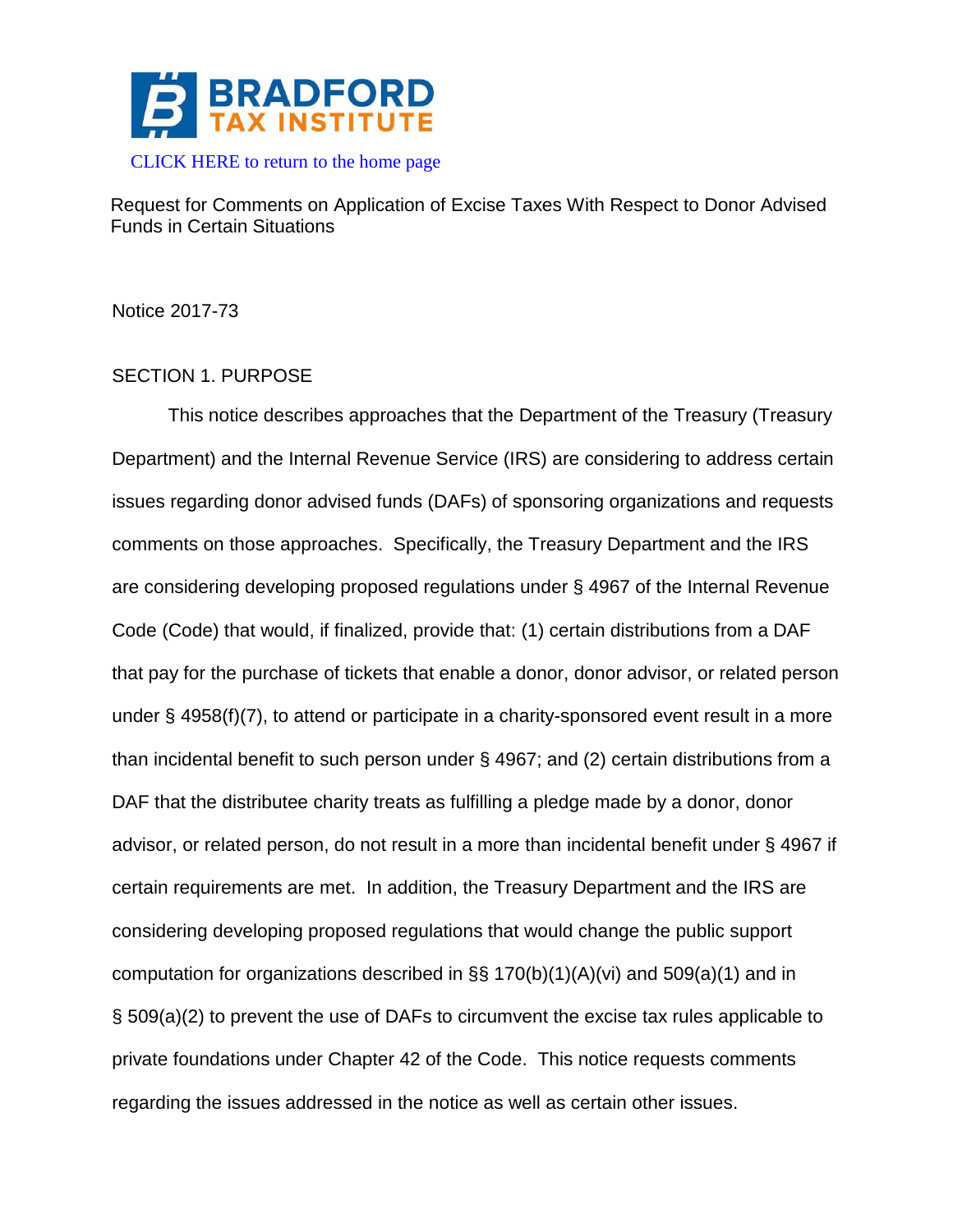## SECTION 2. BACKGROUND

Section 4966(d)(2) defines a DAF as a fund or account owned and controlled by a sponsoring organization, which is separately identified by reference to contributions of a donor or donors, and with respect to which the donor, or any person appointed or designated by such donor (donor advisor), has, or reasonably expects to have, advisory privileges with respect to the distribution or investment of the funds. Section 4966(d)(2)(B) excepts from the definition of DAF any fund or account which makes distributions only to a single identified organization or governmental entity, or certain committee-advised funds that make grants to individuals for travel, study, or other similar purposes.

Section 4966(d)(1) defines a sponsoring organization as an organization that: (1) is described in § 170(c) (other than a governmental unit described in § 170(c)(1), and without regard to the requirement under § 170(c)(2)(A) that the organization be organized in the United States); (2) is not a private foundation (as defined in § 509(a)); and (3) maintains one or more DAFs.

Under § 170(f)(18), a deduction otherwise allowable under § 170(a) for a contribution to a DAF is allowed only if:

- (A) the sponsoring organization is described in  $\S 170(c)(2)$  and is not a "type III supporting organization," as defined in § 4943(f)(5)(A) (other than a functionally integrated type III supporting organization as defined in  $\S$  4943(f)(5)(B)); and
- (B) the taxpayer obtains a contemporaneous written acknowledgment from the sponsoring organization of the DAF that the sponsoring organization has exclusive legal control over the assets contributed.

Section 4966 imposes an excise tax on each taxable distribution from a DAF.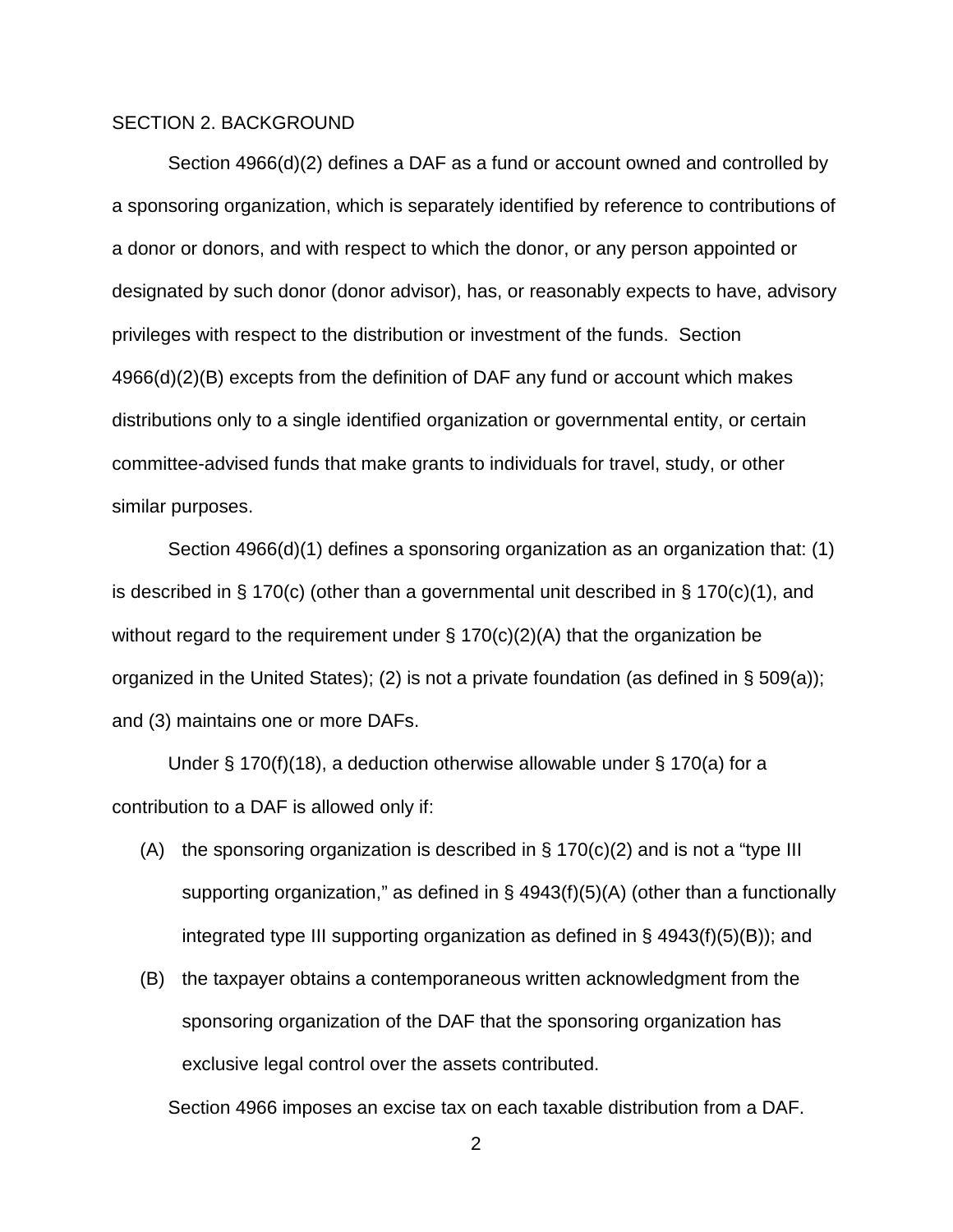This excise tax is paid by the sponsoring organization. A separate excise tax, paid by fund managers, is imposed on the agreement of any fund manager to the making of a distribution, knowing that it is a taxable distribution. In general, under § 4966(c), a taxable distribution is any distribution from a DAF to any natural person, or to any other person if (i) the distribution is for any purpose not specified in § 170(c)(2)(B), or (ii) the sponsoring organization does not exercise expenditure responsibility with respect to such distribution in accordance with § 4945(h).

Under § 4966(c)(2), a taxable distribution does not include a distribution from a DAF to: (1) any organization described in  $\S$  170(b)(1)(A) (other than a disqualified supporting organization as defined in  $\S$  4966(d)(4)); (2) the sponsoring organization of such DAF; or (3) any other DAF.

Section 4967 imposes an excise tax on the advice that a person described in § 4967(d) provides regarding a distribution from a DAF that results in such person or any other person described in § 4967(d) receiving, directly or indirectly, a more than incidental benefit. Section 4967(d) refers to § 4958(f)(7), which describes a donor, donor advisor, a family member of a donor or donor advisor, or a 35-percent controlled entity of such persons as defined in  $\S$  4958(f)(3) (with the modifications described in § 4958(f)(7)(C)). This excise tax is paid by any person who advises the sponsoring organization as to the distribution or who receives the prohibited benefit. A separate excise tax, paid by fund managers, is imposed on the agreement of any fund manager of the sponsoring organization to the making of the distribution, knowing that it would confer a prohibited benefit. Section 4967(b) provides that, with respect to any distribution, no tax shall be imposed under § 4967 if a tax has been imposed under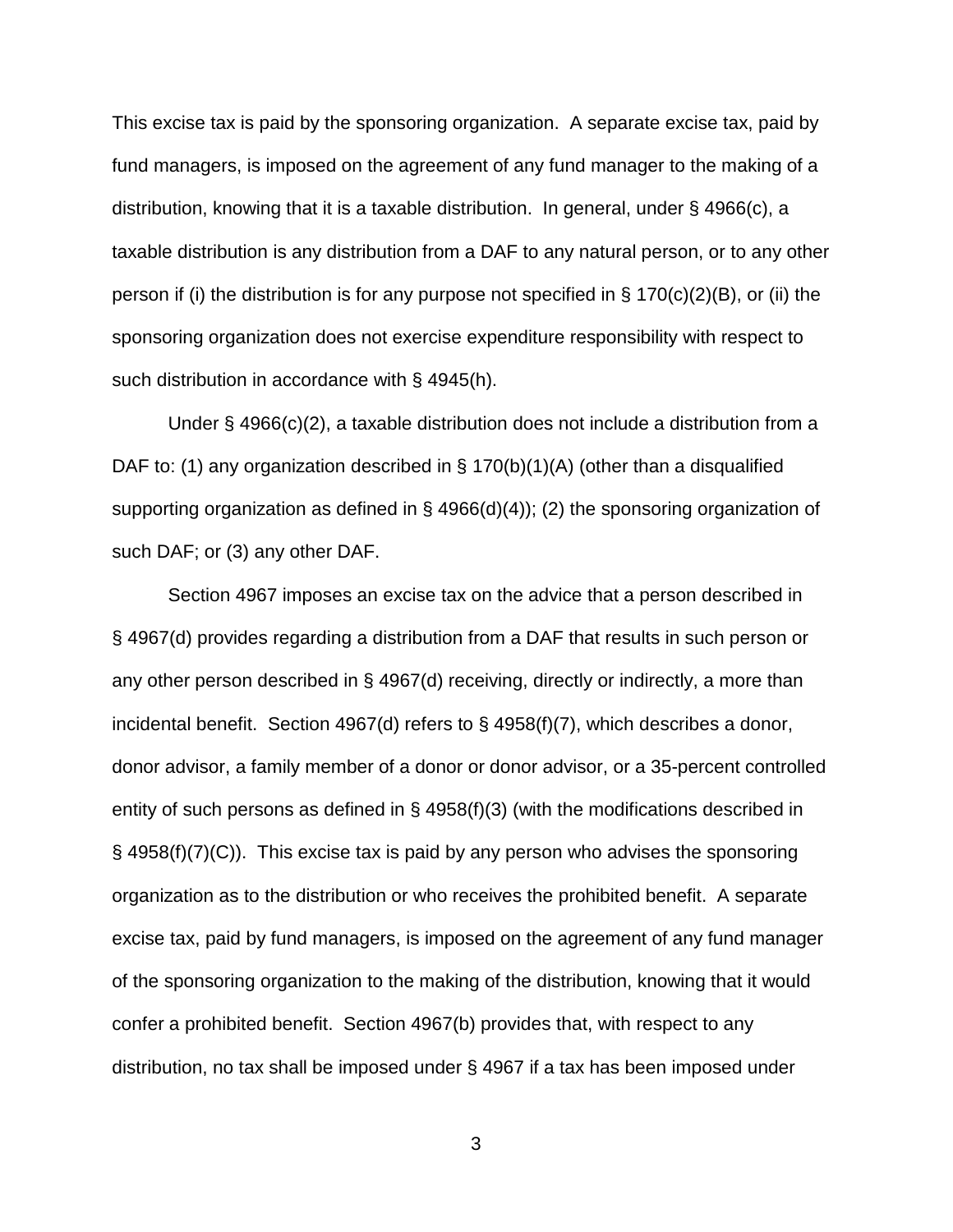§ 4958.

Section 4958 imposes an excise tax on any "excess benefit transaction." Section 4958(c)(1) defines an excess benefit transaction generally as any transaction in which an economic benefit is provided by an applicable tax-exempt organization (including a § 501(c)(3) sponsoring organization of a DAF) directly or indirectly to or for the use of a disqualified person (including in the case of any transaction that involves a DAF a donor, donor advisor, or a person related to a donor or donor advisor, as described in § 4958(f)(7)), if the value of the economic benefit provided exceeds the value of the consideration received. In general, the term "excess benefit" refers to the amount by which the value of the economic benefit provided exceeds the value of the consideration received. Section  $4958(c)(2)$  provides that, in the case of any DAF, an excess benefit transaction also includes any grant, loan, compensation, or other similar payment from the DAF to a donor, donor advisor, or related person. For purposes of this special rule for DAFs, the excess benefit includes the full amount of the grant, loan, compensation, or other similar payment. This excise tax under § 4958 is paid by the disqualified person with respect to the transaction. A separate excise tax, paid by organization managers, is imposed on the participation of any organization manager in the transaction, knowing that it is an excess benefit transaction, unless such participation is not willful and is due to reasonable cause.

Notice 2006-109, 2006-2 C.B. 1121, provided interim guidance on several DAF issues, including criteria for determining whether a supporting organization is a disqualified supporting organization, exclusion of certain employer-sponsored disaster relief funds from the definition of DAF, and transitional rules for educational grants. The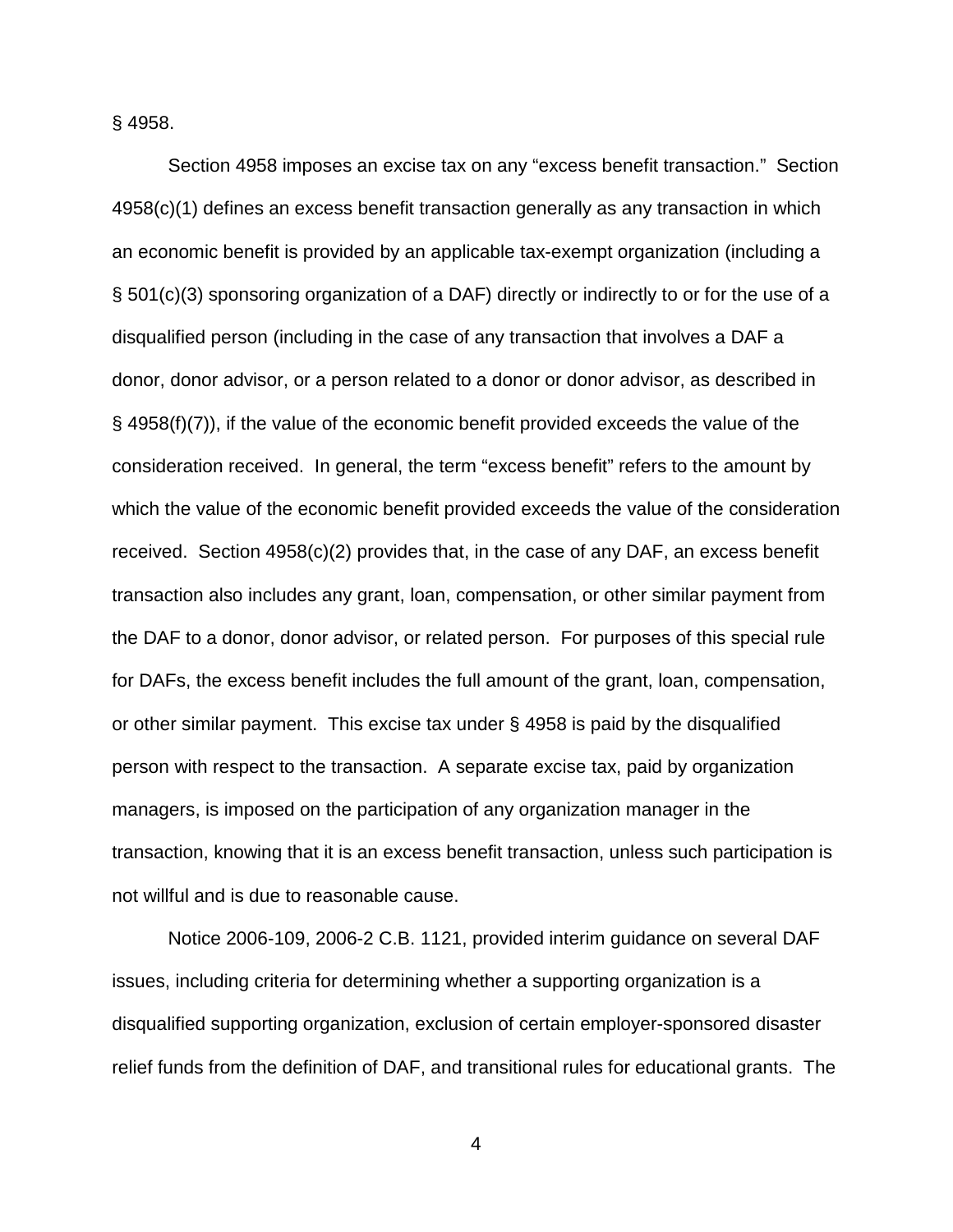notice also requested comments regarding suggestions for future guidance on DAFs.

Notice 2007-21, 2007-1 C.B. 611, requested comments in connection with a study conducted by the Treasury Department and the IRS on the organization and operation of DAFs and supporting organizations, as required by § 1226 of the Pension Protection Act of 2006, Pub. L. No. 109-280, 120 Stat. 780 (2006).

In response to these notices, the Treasury Department and the IRS received a number of comments requesting guidance on various DAF issues. Several commenters indicated that guidance would be particularly helpful regarding whether § 4967 prohibits a donor, donor advisor, or person related to a donor or donor advisor of a DAF from advising a DAF distribution to pay the cost of any such person's attendance or participation in a charity-sponsored event or to fulfill the person's charitable pledge. The commenters noted that some DAF sponsoring organizations prohibit such DAF distributions, but others do not. One commenter expressed concern about improper use of DAFs by persons seeking to avoid application of the private foundation rules under Chapter 42 of the Code.

While the Treasury Department and the IRS continue to develop proposed regulations that would, if finalized, comprehensively address donor advised funds, this notice is intended to provide interim guidance on these specific issues and to solicit additional comments in anticipation of the issuance of further guidance.

### SECTION 3. CERTAIN DISTRIBUTIONS FROM A DAF PROVIDING A MORE THAN INCIDENTAL BENEFIT TO A DONOR, DONOR ADVISOR, OR RELATED PERSON

Several commenters requested guidance on whether a distribution from a DAF to an organization described in  $\S$  501(c)(3) (a "charity") that enables a donor, donor advisor, or related person under § 4958(f)(7) (collectively referred to in this notice as a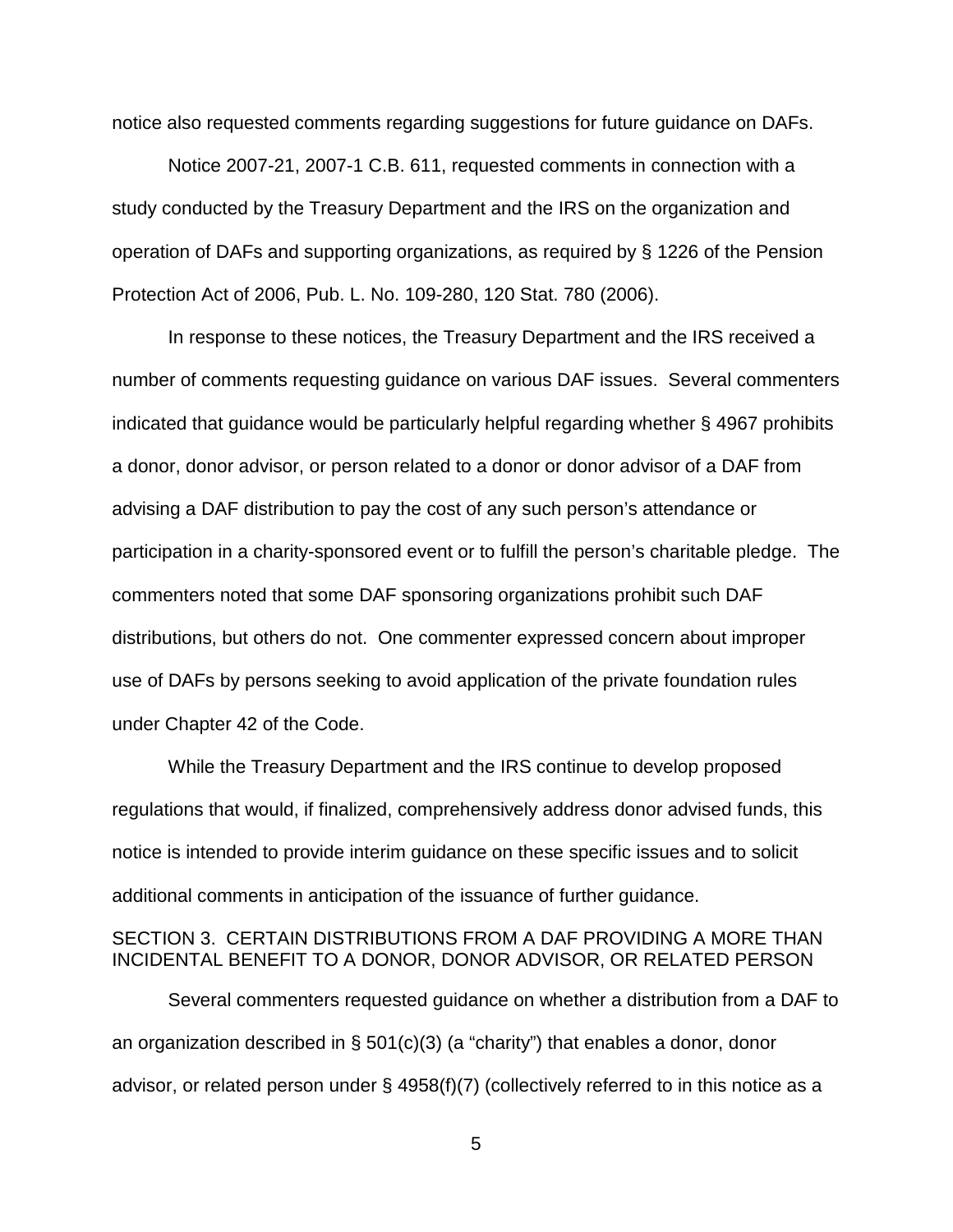"Donor/Advisor") to attend or participate in an event results in the Donor/Advisor receiving a more than incidental benefit under § 4967.

Several commenters suggested that a distribution from a DAF should not be considered as conferring a more than incidental benefit as long as the amount of the distribution from the DAF does not exceed the portion of the ticket cost that would be deductible under § 170 if paid by the Donor/Advisor directly and the Donor/Advisor separately pays for the non-deductible portion. For example, if a charity sells tickets to a charity-sponsored event for \$1,000 per ticket and notifies purchasers that the fair market value of each ticket is \$100, then (assuming that the requirements of § 170 are satisfied), a person who purchases a ticket for \$1,000 may deduct up to \$900 of the payment as a charitable contribution. These commenters suggested that a Donor/Advisor with respect to a DAF does not receive a more than incidental benefit if the Donor/Advisor pays the \$100 ticket value and the sponsoring organization, on the advice of a Donor/Advisor, distributes \$900 from the DAF to the charity to pay the rest of the cost of the ticket, because the Donor/Advisor's position is the same as if the Donor/Advisor had paid the full cost of the ticket (\$1,000) and claimed a \$900 charitable contribution deduction.

One commenter offered the contrary view that an arrangement under which a Donor/Advisor pays only the nondeductible portion of the cost of a ticket to a charity event and advises a DAF distribution to pay the deductible portion of the cost results in a more than incidental benefit, because but for the DAF distribution the Donor/Advisor would not have received the benefits that the ticket provides. Under this view, the \$900 distribution from the DAF in the example relieves the Donor/Advisor from a financial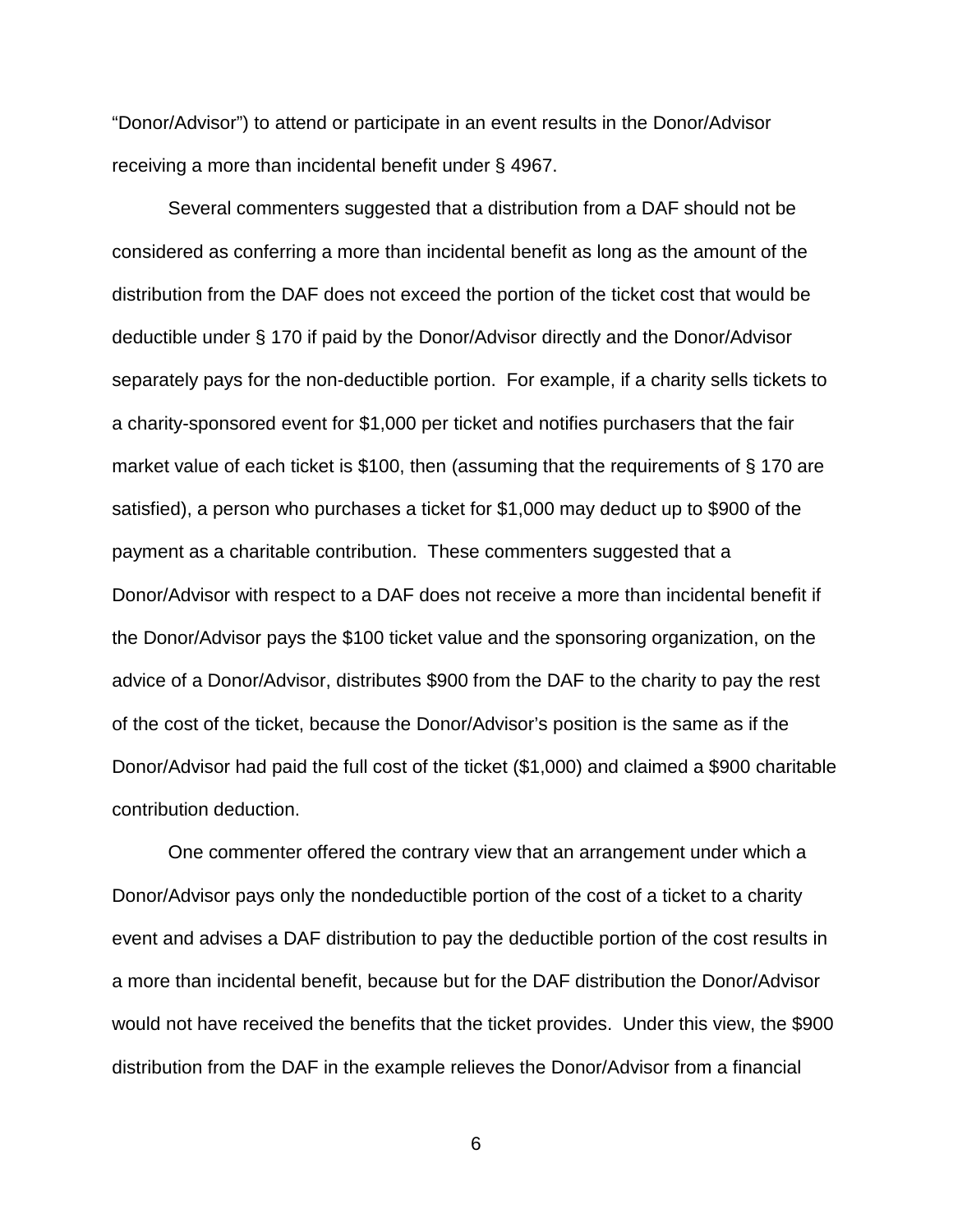obligation that the Donor/Advisor would otherwise incur in order to receive the same benefits.

The Treasury Department and the IRS currently agree that the relief of the Donor/Advisor's obligation to pay the full price of a ticket to a charity-sponsored event can be considered a direct benefit to the Donor/Advisor that is more than incidental. Therefore, proposed regulations under § 4967 would, if finalized, provide, that a distribution from a DAF pursuant to the advice of a Donor/Advisor that subsidizes the Donor/Advisor's attendance or participation in a charity-sponsored event confers on the Donor/Advisor a more than incidental benefit under § 4967. The Treasury Department and the IRS do not currently agree that, for purposes of § 4967, a distribution made by a sponsoring organization from a DAF to a charity upon advice of a Donor/Advisor should be analyzed the same as a hypothetical, direct contribution by the Donor/Advisor to the charity. A Donor/Advisor who wishes to receive goods or services (such as tickets to an event) offered by a charity in exchange for a contribution of a specified amount can make the contribution directly, without the involvement of a DAF.

The Treasury Department and the IRS recognize that a similar issue arises if a sponsoring organization makes a distribution from a DAF to a charity to pay, on behalf of a Donor/Advisor, the deductible portion of a membership fee charged by the charity, and the Donor/Advisor separately pays the nondeductible portion of the membership fee. Therefore, The Treasury Department and the IRS anticipate that the same analysis would apply to a case where the Donor/Advisor receives these types of membership benefits, so that the sponsoring organization cannot pay the deductible portion of the membership fee without conferring more than an incidental benefit on the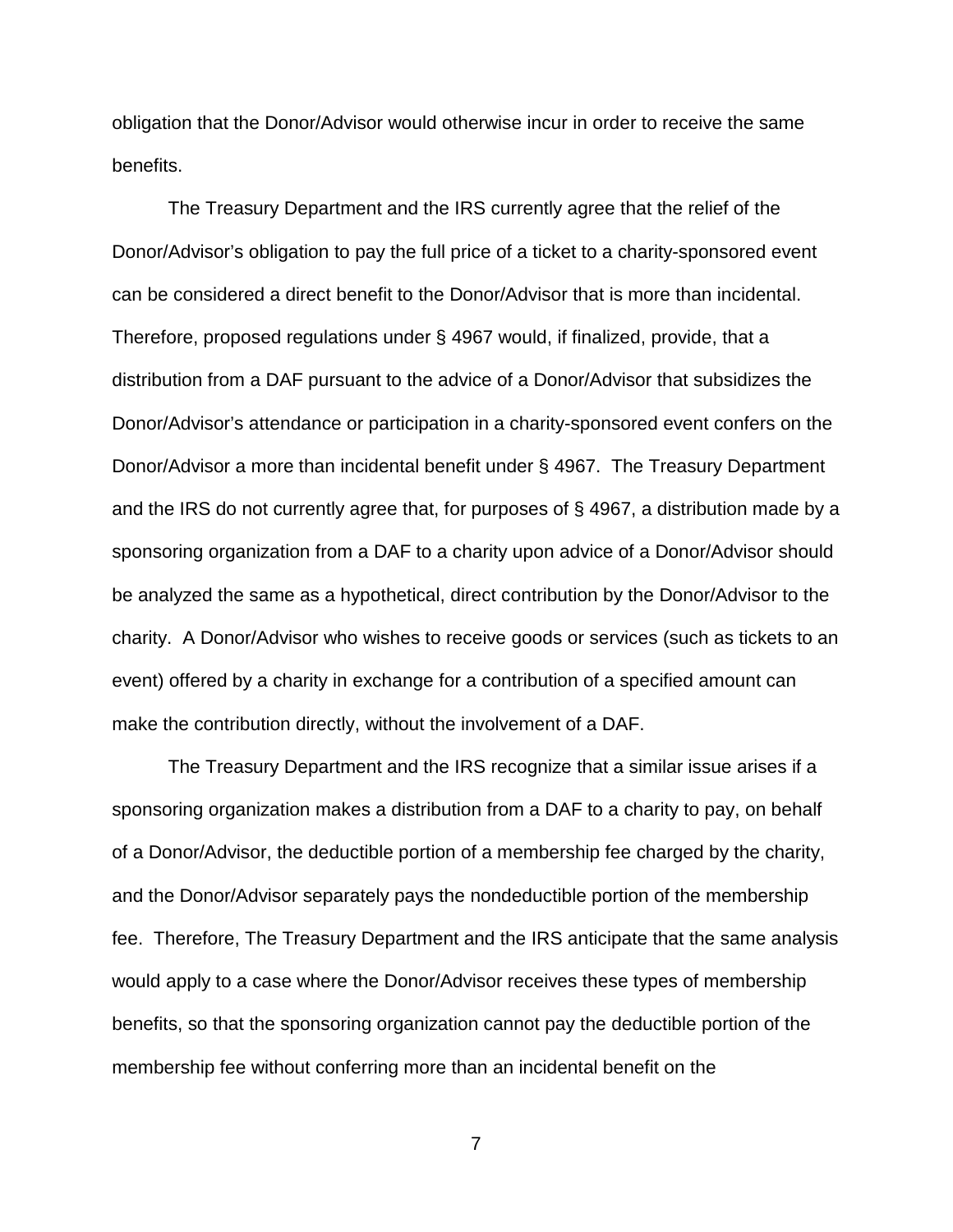Donor/Advisor.

The Treasury Department and the IRS recognize that a distribution that results in a more than incidental benefit under § 4967 may also result in an excess benefit under § 4958. The Treasury Department and the IRS anticipate that any proposed regulations would address the application of excise taxes in the case of a distribution that is potentially subject to tax under both §§ 4958 and 4967. See § 4967(b).

## SECTION 4. CERTAIN DISTRIBUTIONS FROM A DAF PERMITTED WITHOUT REGARD TO A CHARITABLE PLEDGE MADE BY A DONOR, DONOR ADVISOR, OR RELATED PERSON

Commenters have expressed uncertainty about whether a Donor/Advisor may advise a distribution from a DAF to satisfy a Donor/Advisor's pledge to make a contribution to a charity. Commenters noted that under § 4941, a private foundation's grant or other payment in fulfillment of the legal obligation of a disqualified person ordinarily constitutes a prohibited act of self-dealing. See § 53.4941(d)-2(f)(1) of the Excise Tax Regulations.

Most commenters favored allowing distributions from DAFs to fulfill a Donor/Advisor's charitable pledge. A few commenters expressed concern that requiring a sponsoring organization to determine, before making a DAF distribution, whether a Donor/Advisor made a legally binding pledge may unduly complicate charitable giving. In particular, these commenters noted the difficulty inherent in determining whether a commitment identified as a "pledge" is legally enforceable under state law or merely an indication of charitable intent. One commenter stated that whether a given pledge is legally enforceable under state law often turns on factual details that can be difficult for the sponsoring organization to ascertain. A few commenters noted that determining whether a pledge is legally enforceable is impractical and also places an undue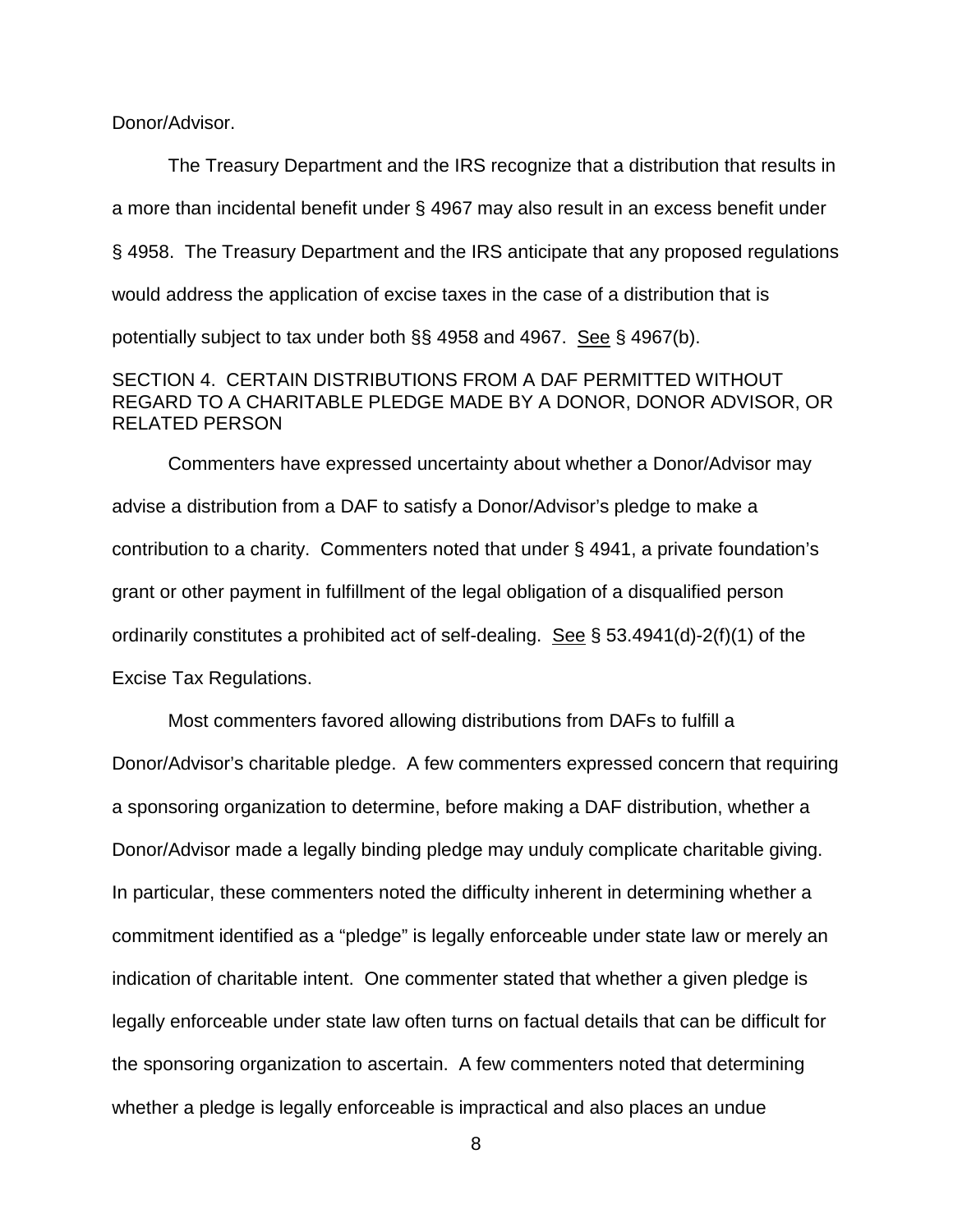administrative burden on the IRS. These commenters also suggested that distributions from DAFs to charitable organizations should be encouraged and that allowing satisfaction of Donor/Advisors' charitable pledges facilitates the giving process.

The Treasury Department and the IRS currently agree with those commenters who suggested that it is difficult for sponsoring organizations to differentiate between a legally enforceable pledge by an individual to a third-party charity and a mere expression of charitable intent. The Treasury Department and the IRS are of the view that, in the context of DAFs, the determination of whether an individual's charitable pledge is legally binding is best left to the distributee charity, which has knowledge of the facts surrounding the pledge. Accordingly, to facilitate distributions from DAFs to charities, the Treasury Department and the IRS are considering proposed regulations under § 4967 that would, if finalized, provide that distributions from a DAF to a charity will not be considered to result in a more than incidental benefit to a Donor/Advisor under § 4967 merely because the Donor/Advisor has made a charitable pledge to the same charity (regardless of whether the charity treats the distribution as satisfying the pledge), provided that the sponsoring organization makes no reference to the existence of any individual's pledge when making the DAF distribution. Specifically, it is anticipated that under this approach a distribution from a DAF to a charity to which a Donor/Advisor has made a charitable pledge (whether or not enforceable under local law) will not be considered to result in a more than incidental benefit to the Donor/Advisor if the following requirements are satisfied:

(1) the sponsoring organization makes no reference to the existence of a charitable pledge when making the DAF distribution;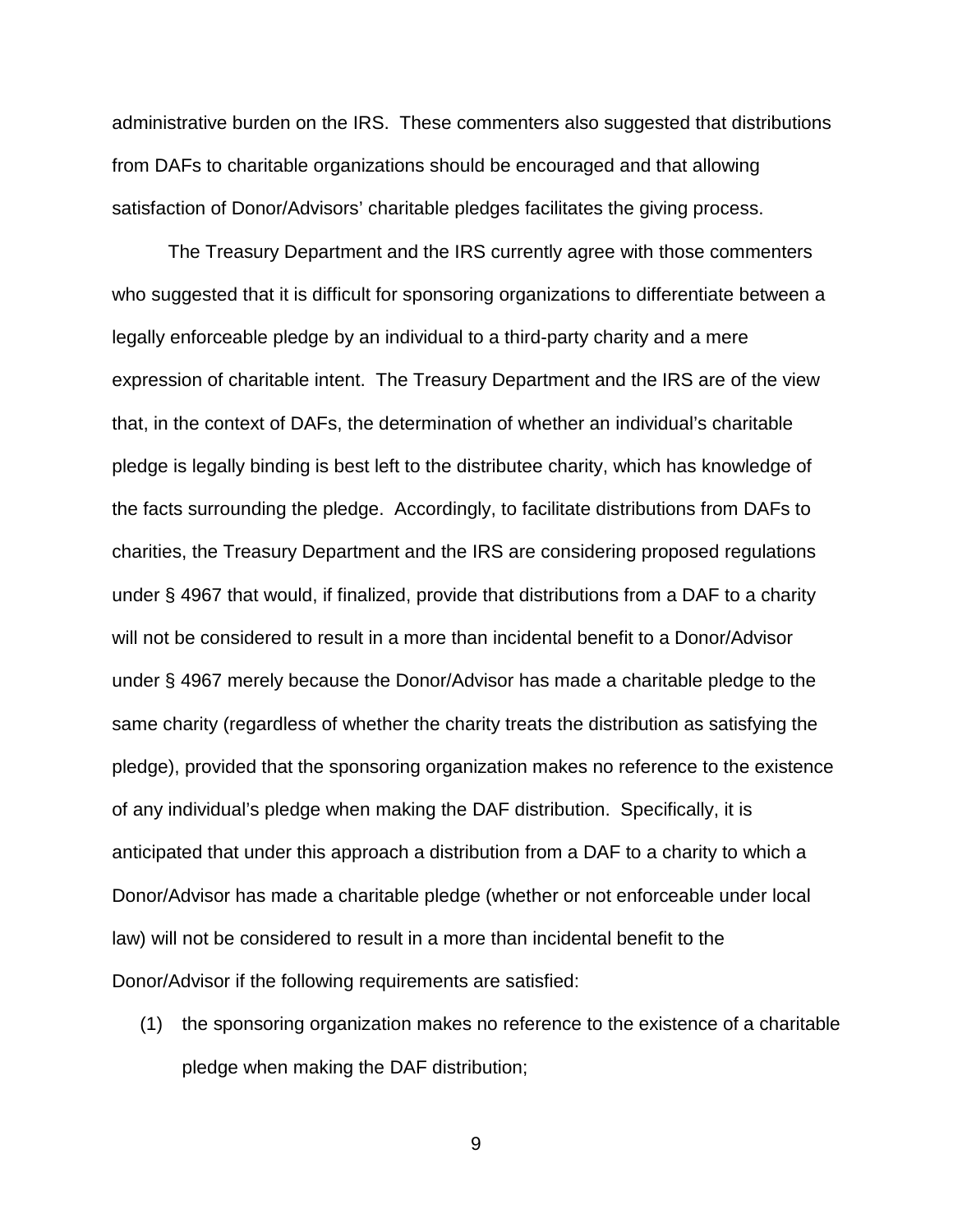- (2) no Donor/Advisor receives, directly or indirectly, any other benefit that is more than incidental (as discussed in this notice and as further defined in future proposed regulations) on account of the DAF distribution; and
- (3) a Donor/Advisor does not attempt to claim a charitable contribution deduction under § 170(a) with respect to the DAF distribution, even if the distributee charity erroneously sends the Donor/Advisor a written acknowledgment in accordance with § 170(f)(8) with respect to the DAF distribution.

Because the relationship between a private foundation and its disqualified persons typically is much closer than the relationship between a DAF sponsoring organization and its Donor/Advisors, this special rule regarding certain charitable pledges would apply for purposes of § 4967 only. The principles discussed in this section 4 would not be intended to affect the tax treatment of any item under any provision of the Code other than § 4967.[1](#page-9-0)

For example, assume that charity Z, an organization described in §§ 501(c)(3) and 170(b)(1)(A)(vi), holds an annual fundraising drive, and in response to the annual fundraising solicitation, individual B promises to contribute \$1,000x to Z. B has advisory privileges with respect to a DAF and advises that the sponsoring organization distribute \$1,000x from the DAF to Z. The sponsoring organization makes the advised distribution. Assume further that in its transmittal letter to Z, the sponsoring organization identifies B as the individual who advised the distribution, but makes no reference to a

 $\overline{a}$ 

<span id="page-9-0"></span><sup>1</sup> See, e.g., Revenue Ruling 81-110, 1981-CB 479 (January 1, 1981) (a payment by a third party to a charitable organization that explicitly is made to pay the legally enforceable pledge of a donor is treated as a gift from the third party to the donor and then a charitable contribution from the donor to the organization); Treas. Reg. § 53.4941(d)-2(f)(1).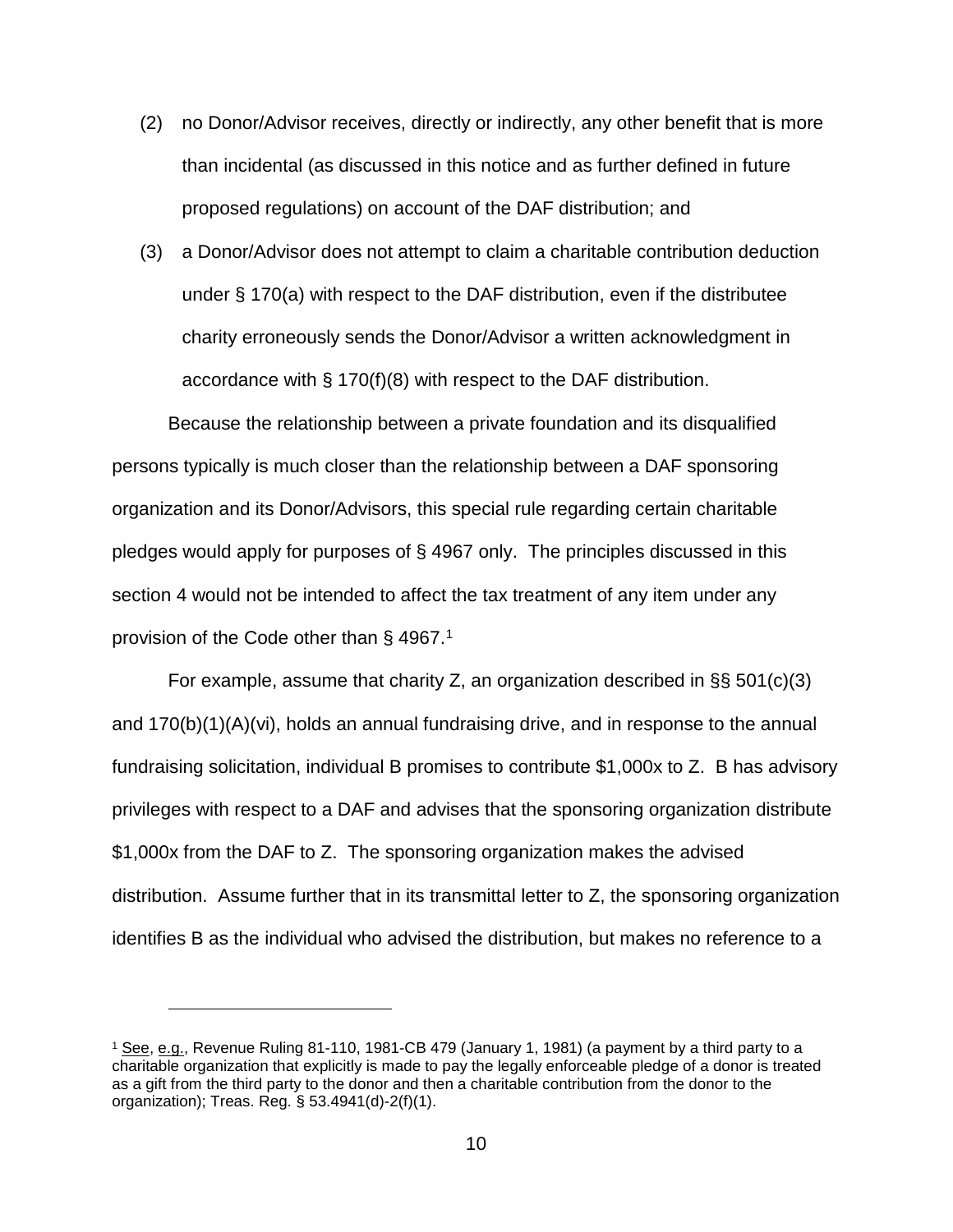charitable pledge by B or any other person. Z chooses to treat the sponsoring organization's distribution as satisfying B's pledge. Z also publicly recognizes B for B's role in facilitating the distribution from the sponsoring organization, but Z provides no other benefit to B. B does not attempt to claim a § 170 deduction with respect to the distribution. Under these facts, the Treasury Department and the IRS are currently of the view that the DAF distribution does not result in a more than incidental benefit to B under § 4967 merely because Z treats the distribution as satisfying B's pledge. SECTION 5. PREVENTING ATTEMPTS TO USE A DAF TO AVOID "PUBLIC SUPPORT" LIMITATIONS

Publicly supported organizations under § 170(b)(1)(A)(vi) normally receive a substantial part of their support from governmental units and from direct or indirect contributions from the public. In determining whether an organization qualifies as "publicly supported" during any period, the organization generally may treat contributions (including grants) from a person as support from the general public (public support) only to the extent that such person's total contributions to the organization during the period do not exceed 2 percent of the organization's total support during the period (the 2-percent public support limitation). For this purpose, all contributions made by an individual, trust, or corporation and by any person or persons standing in a relationship to the individual, trust, or corporation that is described in  $\S$  4946(a)(1)(C) through (G) and the related regulations are treated as made by one person. See § 1.170A-9(f)(6)(i) of the Income Tax Regulations. The 2-percent public support limitation does not apply to contributions received by a donee organization from a § 170(b)(1)(A)(vi) organization, except to the extent that the contributions represent amounts earmarked by a donor to the  $\S$  170(b)(1)(A)(vi) organization as being for, or for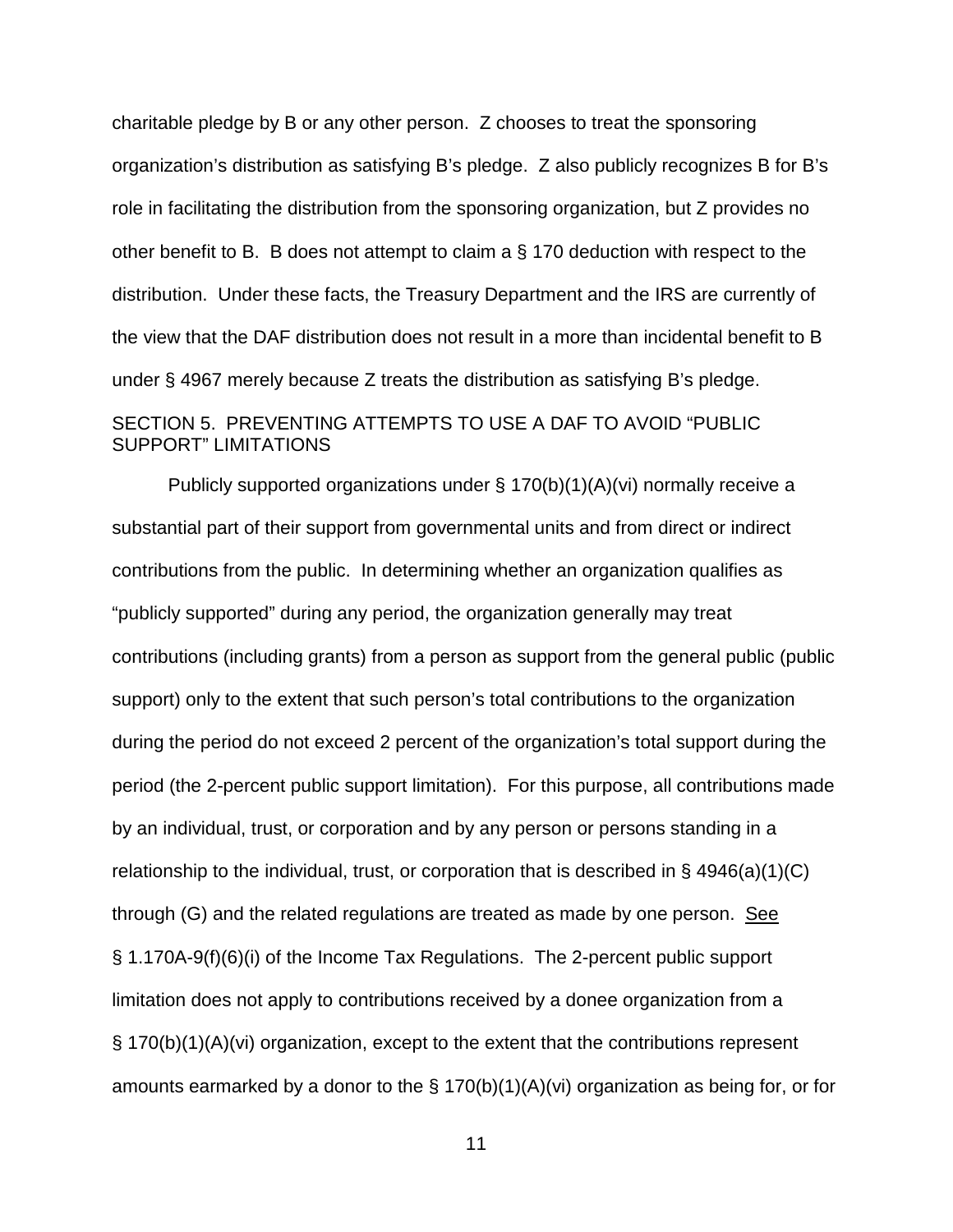the benefit of, the donee organization. See  $\S$  1.170A-9(f)(6)(v).

Similarly, publicly supported organizations under § 509(a)(2) cannot treat contributions from a substantial contributor as public support, but contributions from an organization described in § 170(b)(1)(A) (other than clauses (vii) and (viii)) count as public support except to the extent that the contributions received by a donee organization represent amounts earmarked by a donor to the  $\S 170(b)(1)(A)$ organization as being for, or for the benefit of, a particular recipient. See § 1.509(a)-3(j).

Because of the contributions they receive from the general public, DAF sponsoring organizations typically qualify as  $\S$  170(b)(1)(A)(vi) organizations whose distributions from DAFs would ordinarily be counted as public support without limitation to the distributee charity. The Treasury Department and the IRS are aware that some donors and distributee charities seek to use DAF sponsoring organizations as intermediaries. Rather than making contributions, which would be subject to the 2 percent public support limitation, directly to charities, these donors make contributions to DAFs maintained by sponsoring organizations and then advise the sponsoring organizations to make distributions from the DAFs to the distributee charities. In light of the potential for abuse, the Treasury Department and the IRS are considering treating, solely for purposes of determining whether the distributee charity qualifies as publicly supported, a distribution from a DAF as an indirect contribution from the donor (or donors) that funded the DAF rather than as a contribution from the sponsoring organization. Such treatment would better reflect the degree to which the distributee charity receives broad support from a representative number of persons.

Public support is defined in the regulations under §§ 1.170A-9(f) and 1.509(a)-3.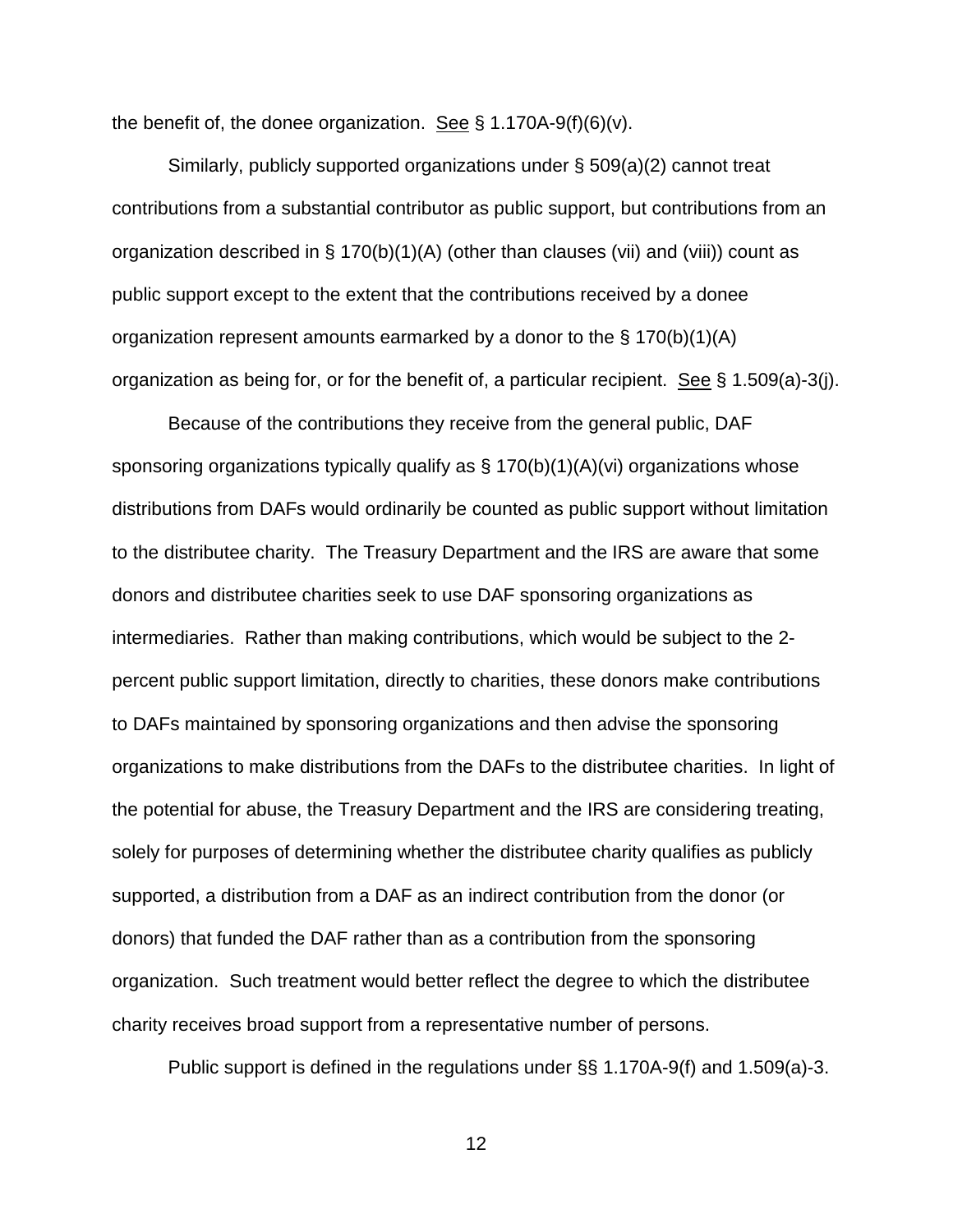The Treasury Department and the IRS are considering proposing changes to these regulations to prevent the use of DAFs to circumvent the private foundation rules and excise taxes imposed by the Code by advising distributions from a DAF to a charity. It is currently anticipated that any proposed changes to these regulations would provide that a donee organization, for purposes of determining its amount of public support, must treat:

- (1) a sponsoring organization's distribution from a DAF as coming from the donor (or donors) that funded the DAF rather than from the sponsoring organization;
- (2) all anonymous contributions received (including a DAF distribution for which the sponsoring organization fails to identify the donor that funded the DAF) as being made by one person; and
- (3) distributions from a sponsoring organization as public support without limitation only if the sponsoring organization specifies that the distribution is not from a DAF or states that no donor or donor advisor advised the distribution.

The Treasury Department and the IRS recognize that a donee organization may need to obtain additional information from the sponsoring organization in order to determine its amount of public support. However, the Treasury Department and the IRS note that this additional information would only be needed if the donee organization intends to treat a distribution from a sponsoring organization as public support. SECTION 6. REQUEST FOR PUBLIC COMMENTS

The Treasury Department and the IRS request comments regarding the issues addressed in this notice and suggestions for future guidance with respect to DAFs. In addition, the Treasury Department and the IRS request comments with respect to the following: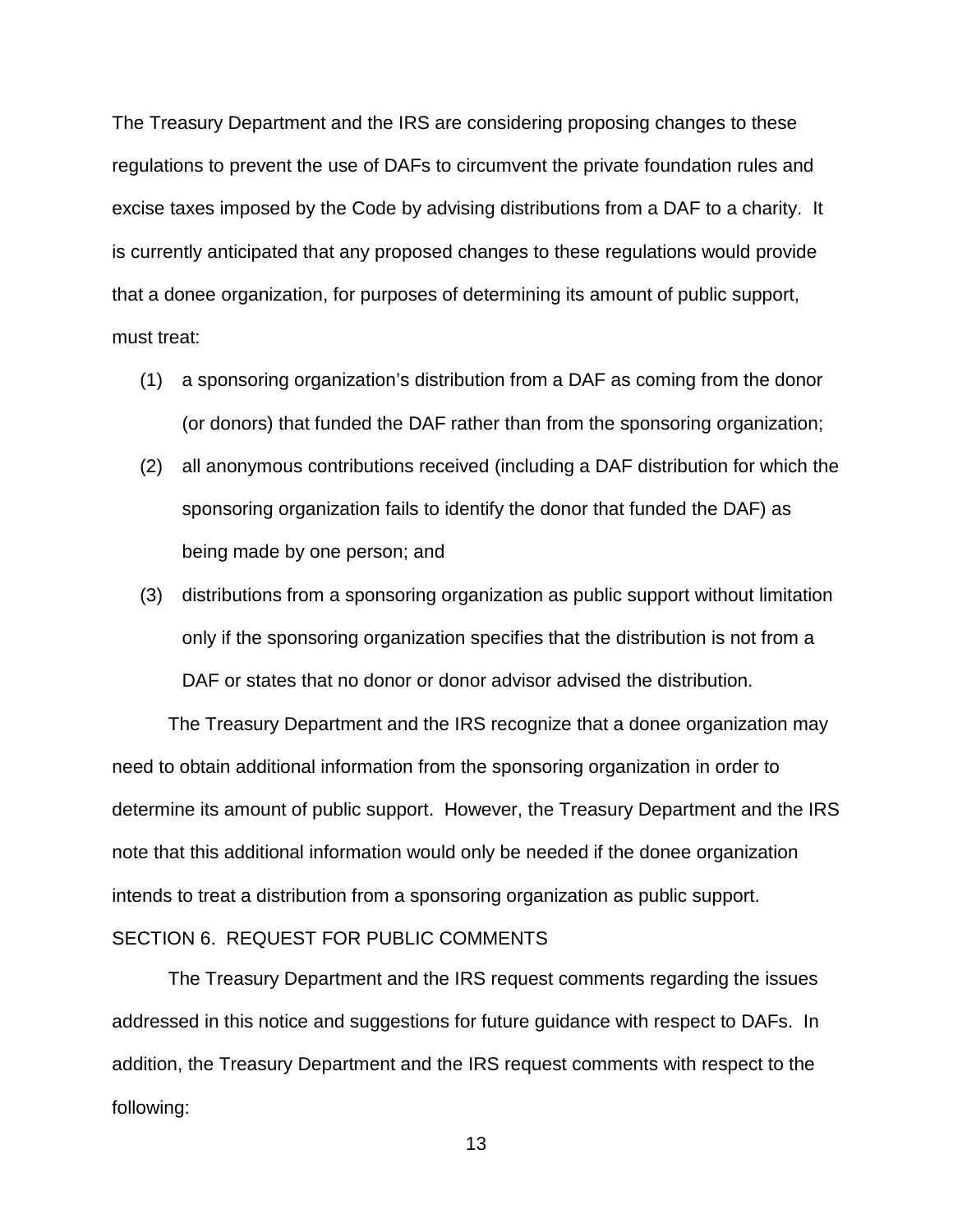- (1) How private foundations use DAFs in support of their purposes.
- (2) Whether, consistent with § 4942 and its purposes, a transfer of funds by a private foundation to a DAF should be treated as a "qualifying distribution" only if the DAF sponsoring organization agrees to distribute the funds for § 170(c)(2)(B) purposes (or to transfer the funds to its general fund) within a certain timeframe.
- (3) Any additional considerations relating to DAFs with multiple unrelated donors under the proposed changes described in section 5 of this notice.
- (4) Methods to streamline any required recordkeeping under the proposed changes described in section 5 of this notice.

Written comments may be submitted by March 5, 2018 to Internal Revenue Service, CC:PA:LPD:PR (Notice 2017-73), Room 5203, P.O. Box 7604, Ben Franklin Station, Washington, DC 20044, or electronically to

Notice.Comments@irscounsel.treas.gov (please include "Notice 2017-73" in the subject line). Alternatively, comments may be hand delivered between the hours of 8:00 a.m. and 4:00 p.m. Monday to Friday to CC:PA:LPD:PR (Notice 2017-73), Courier's Desk, Internal Revenue Service, 1111 Constitution Avenue NW, Washington, D.C. Comments will be available for public inspection and copying.

### SECTION 7. RELIANCE ON NOTICE

Taxpayers may rely on the rules described in section 4 until additional guidance is issued.

## SECTION 8. DRAFTING INFORMATION

The principal authors of this notice are Amber L. MacKenzie and Ward L. Thomas of the Office of Associate Chief Counsel (TEGE). For further information